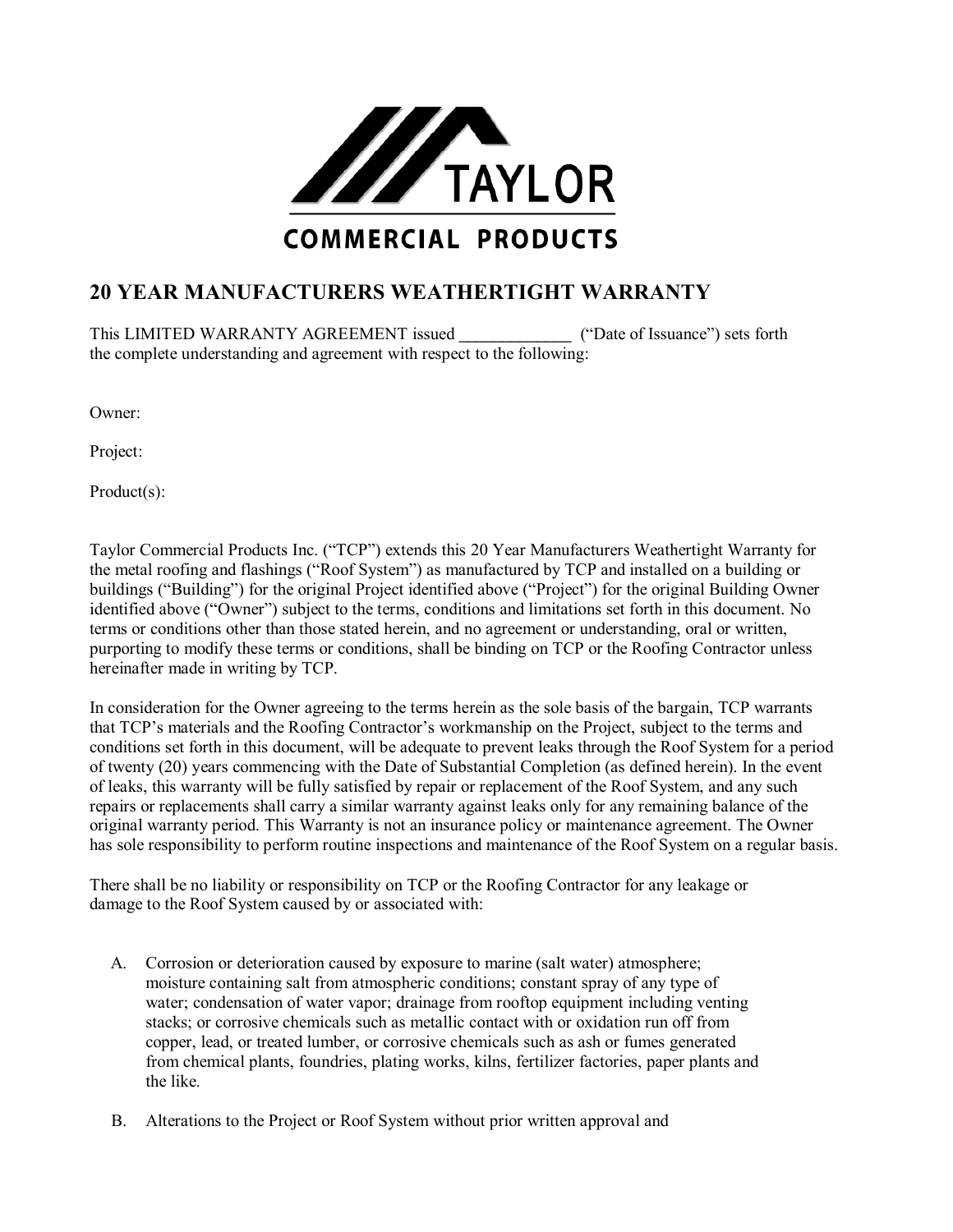authorization of such alterations from TCP.

- C. Ventilators, skylights, internal or valley gutters, flashings, snow guards or penetrations of the Roof System associated with signs, vents, equipment or other causes unless specifically shown and detailed on the approved Shop Drawings.
- D. Damage to all or any part of the Roof System caused by acts of God or unspecified natural disasters such as but not limited to lightning, hail, fire, explosion, earthquake, winds in excess of those specified, accidents, vandalism, falling objects, civil commotions, terrorism, acts of war, or any other cause outside the direct control of TCP.
- E. Conditions that block the drainage or free flow of rain water or snow or ice melt, or allow or encourage ponding or standing water, or allow or encourage uncontrolled drainage onto any part of the Roof System.
- F. Inadequate vapor barriers or lack of adequate ventilation of attic spaces.
- G. Roofing underlayments that have granular or abrasive surfaces that can abrade any portion of the Roof System.
- H. Lack of regular, normal, or routine care in maintaining the Roof System.

In the event of a leak in the Roof System, both TCP and the Roofing Contractor must be notified in writing within 30 days. The Owner must allow representatives of TCP and the Roofing Contractor reasonable time and opportunity to inspect the Roof System. TCP shall, at its sole option, have the right to specify the repair work for stopping the leak, and reserves the right to undertake, supervise or approve the repair work. Owner agrees to reimburse TCP for all reasonable investigation costs incurred by TCP for leaks not warranted hereunder. Failure of Owner to properly notify or reimburse TCP releases TCP from any further liability under this agreement.

The Roofing System, if found to be defective, will be repaired, restored, or replaced at TCP's discretion. TCP reserves the right to discontinue items in its product line or offering. Should the product covered under this warranty be discontinued, TCP shall have the right to substitute a product of equal quality at its sole discretion. It is understood that normal exposure to the elements may preclude a perfect color or finish match with replacement materials. The warranty on repaired, restored, or replaced products supplied hereunder shall be for the remainder of the original warranty period.

This Warranty Agreement shall be null and void if TCP has not approved details and specifications regarding any installation, repair, restoration, or replacement work covered by this Warranty Agreement. This Warranty Agreement is tendered for the sole benefit of the original owner as named above and is not transferable or assignable. This Warranty Agreement becomes valid only when signed by the original Owner, the Roofing Contractor, and an authorized representative of TCP. This Warranty Agreement shall not apply and shall be null, void and of no effect if TCP and the Roofing Contractor have not been paid in full for all their materials and services provided for the Project.

The "Date of Substantial Completion" is hereby defined as the earlier of (i) the date of the Owner's certificate of substantial completion for the Building or the Project, (ii) the date of the Owner's certificate of occupancy or actual occupancy of the Building or the Project, or (iii) six (6) months after the Date of Issuance of this Warranty Agreement.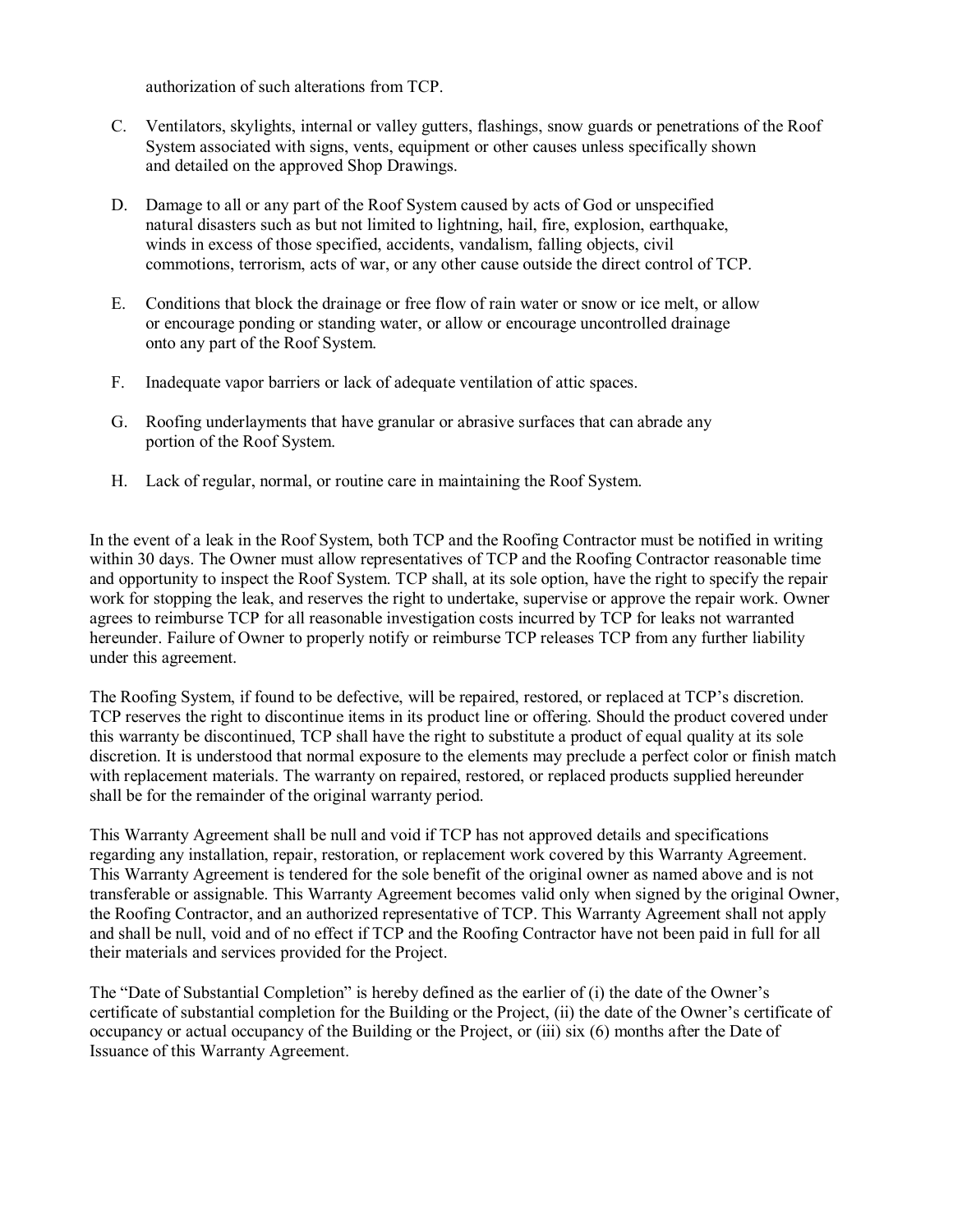THE WARRANTY SET FORTH IN THIS DOCUMENT SHALL BE TCP'S AND THE ROOFING CONTRACTOR'S SOLE WARRANTY AND SHALL BE IN LIEU OF ALL OTHER WARRANTIES, EXPRESSED OR IMPLIED, WHICH ARE HEREBY DISCLAIMED AND EXCLUDED INCLUDING WITHOUT LIMITATION ANY IMPLIED WARRANTY OF MERCHANTABILITY OR FITNESS FOR PARTICULAR PURPOSE OR USE AND ALL OBLIGATIONS OR LIABILITIES ON THE PART OF TCP OR THE ROOFING CONTRACTOR FOR DAMAGES ARISING OUT OF OR IN CONNECTION WITH THE USE, REPAIR, OR PERFORMANCE OF THE BUILDING, THE PROJECT OR THE ROOF SYSTEM. LIABILITY UNDER THIS WARRANTY AGREEMENT SHALL BE LIMITED TO THE ACTUAL COST OF THE WARRANTY REPAIR WORK, SUBJECT TO THE LIMITATIONS SET FORTH HEREIN. THE SOLE AND EXCLUSIVE REMEDIES FOR BREACH OF THIS WARRANTY AND THE LIABILITY OF ANY KIND (INCLUDING LIABILITY FOR NEGLIGENCE AND INCLUDING ANY CLAIM OR CAUSE OF ACTION) WITH RESPECT TO THE BUILDING, THE PROJECT AND THE ROOF SYSTEM SHALL BE LIMITED TO ITS REPAIR, RESTORATION, OR REPLACEMENT AT TCP'S OPTION AND IN TCP'S DISCRETION. THE ENTIRE LIABILITY OF TCP AND THE ROOFING CONTRACTOR SHALL NOT EXCEED THE LESSER OF EITHER (i) THE PRORATED PORTION OF THE ORIGINAL PAYMENTS MADE TO TCP FOR THEIR ROOFING MATERIALS AND PAYMENTS MADE TO THE ROOFING CONTRACTOR FOR THE INSTALLATION OF THOSE MATERIALS ONLY, OR (ii) THE DIRECT COST TO REPAIR, REPLACE, OR RESTORE THAT PORTION OF THE ROOF SYSTEM EVIDENCING LEAKS. IT IS EXPRESSLY AGREED THAT THE REMEDIES UNDER THIS AGREEMENT SHALL BE EXCLUSIVE.

IN NO EVENT SHALL TCP OR THE ROOFING CONTRACTOR BE LIABLE FOR ANY SPECIAL, PUNITIVE, INCIDENTAL, INDIRECT OR CONSEQUENTIAL DAMAGES OR LOSSES EVEN IF TCP OR THE ROOFING CONTRACTOR SHALL HAVE BEEN ADVISED OF THE POSSIBILITY OF SUCH POTENTIAL LOSS OR DAMAGE, WITH RESPECT TO THE PROJECT, THE OWNER, THE BUILDING, THE BUILDING'S CONTENTS OR OTHER MATERIALS, AND/OR CLAIMS OF THIRD PARTIES, WHETHER BASED UPON CONTRACT WARRANTY, TORT (INCLUDING NEGLIGENCE), STRICT LIABILITY OR OTHERWISE.

The responsibilities of TCP shall be as follows:

TCP shall be solely liable for leaks of the Roof System caused by defects of materials manufactured by TCP only. Its liability shall at all times be limited to the prorated portion of such costs and expenses of any repair, restoration, or replacement of the Roof System, based upon the date on which such failure occurs, and as stated in the following prorated table as a percentage of the covered costs and expenses which TCP will pay.

## **Prorated Schedule:**

Number of years following Date of Substantial Completion: 2 but less than 5 - 100% 5 but less than 6 - 90% 6 but less than 7 - 80% 7 but less than 8 - 70% 8 but less than  $9 - 60\%$ 9 but less than 10 - 50% 10 but less than 12 - 40% 12 but less than 14 - 30% 14 but less than 17 - 20% 18 but less than 20 - 10%

**This Agreement contains the entire agreement of the parties with respect to the subject matter hereof. The laws of the State of Oregon shall govern the construction, interpretation, and performance of this Agreement. In the event that any provision of these terms and conditions shall be deemed illegal, unenforceable, or null and void, all remaining provisions shall remain in effect.**